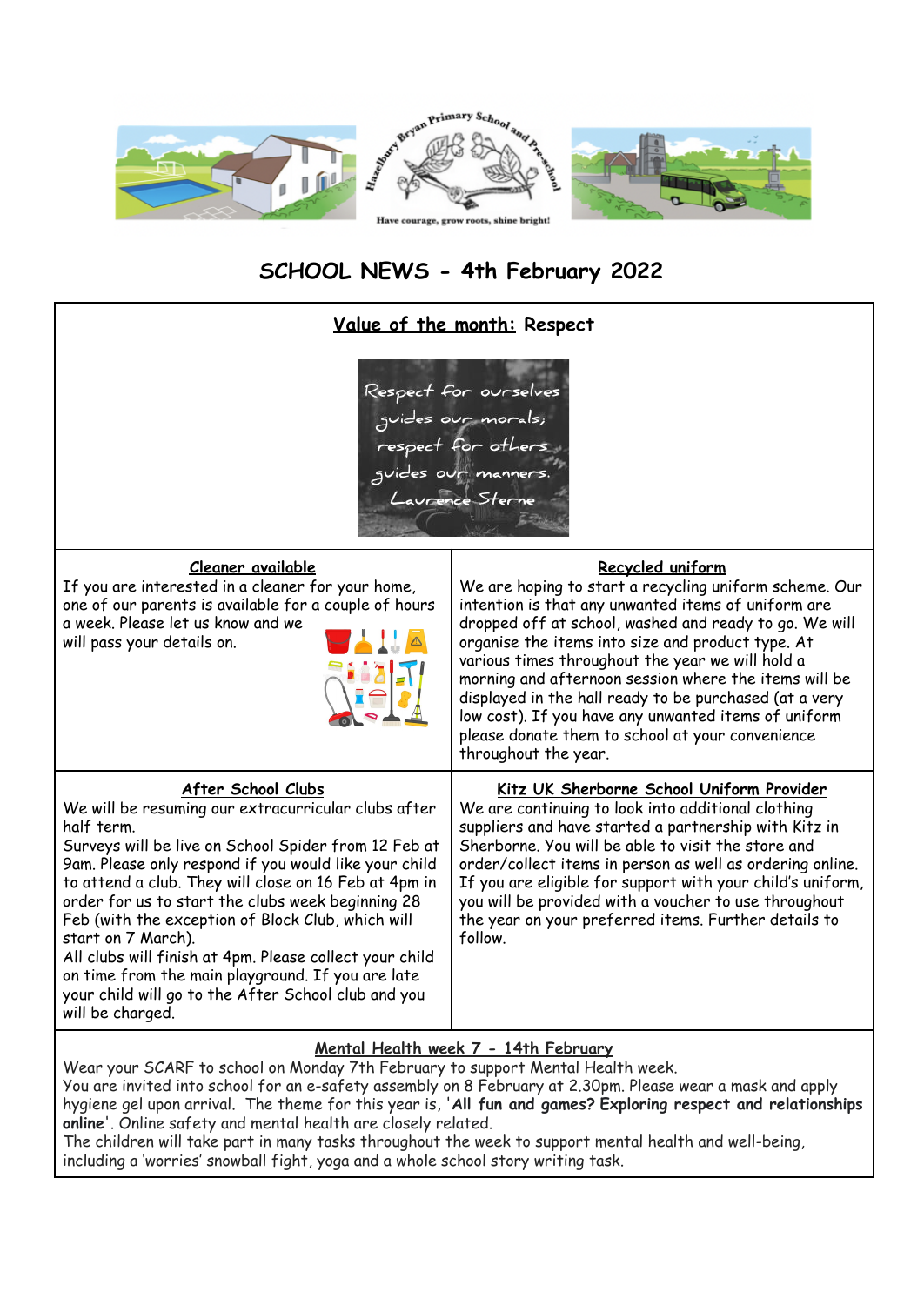| <b>Family First Magazine</b><br>The UK's best family magazine is now free to all parents & guardians - Enjoy!                                                                                                                                                                                                                                                                                    |                                                                                                                                                                                                                                                         |  |
|--------------------------------------------------------------------------------------------------------------------------------------------------------------------------------------------------------------------------------------------------------------------------------------------------------------------------------------------------------------------------------------------------|---------------------------------------------------------------------------------------------------------------------------------------------------------------------------------------------------------------------------------------------------------|--|
| Please click on the link: Family First - Winter 2021/22 by Seven Star Media - Issuu                                                                                                                                                                                                                                                                                                              |                                                                                                                                                                                                                                                         |  |
| <b>COVID Update</b><br>After our recent meeting with PH Dorset, we have<br>decided to continue to wear face coverings within<br>school and on school grounds. PLEASE SUPPORT US<br>WITH THIS! We will review face coverings after<br>half term.                                                                                                                                                  | Latin Dance fitness class<br>Come and join the fun in the school hall at 6.15pm each<br>Tuesday, starting 8th February. A fun, fitness class will<br>be delivered by Nancy Bettle here at Hazelbury. £5 a<br>session. Pay upon arrival no need to book. |  |
| Pot of Gold and Credit Zone winners!!!!!!                                                                                                                                                                                                                                                                                                                                                        |                                                                                                                                                                                                                                                         |  |
| A massive well done and congratulations to:<br>Jimmy and Tallulah in Hawks and Maggie in Eagles who received their Bronze certificate this week.                                                                                                                                                                                                                                                 |                                                                                                                                                                                                                                                         |  |
| Great book choices too, I hope you enjoy your reward.                                                                                                                                                                                                                                                                                                                                            |                                                                                                                                                                                                                                                         |  |
| We are really proud of you. Keep up the hard work!                                                                                                                                                                                                                                                                                                                                               |                                                                                                                                                                                                                                                         |  |
| Learner of the week<br>Barn Owls: Oliver for his progress and development in his communication and language skills.<br>Owls: Findley M for working hard on our chinese dragon.<br>Kestrels: Brodie for trying hard to use different conjunctions in his writing.<br>Hawks: Lia for super recall of persuasive language techniques.<br>Eagles: Sammy for a consistent focused attitude in maths.  |                                                                                                                                                                                                                                                         |  |
| Attendance<br>Whole School Attendance 97.5%                                                                                                                                                                                                                                                                                                                                                      |                                                                                                                                                                                                                                                         |  |
| Class:                                                                                                                                                                                                                                                                                                                                                                                           | Week beginning: 31 January 2022                                                                                                                                                                                                                         |  |
| Owls                                                                                                                                                                                                                                                                                                                                                                                             | 86%                                                                                                                                                                                                                                                     |  |
| <b>Kestrels</b>                                                                                                                                                                                                                                                                                                                                                                                  | 100% - AMAZING                                                                                                                                                                                                                                          |  |
| <b>Hawks</b>                                                                                                                                                                                                                                                                                                                                                                                     | 99.3%                                                                                                                                                                                                                                                   |  |
| Eagles                                                                                                                                                                                                                                                                                                                                                                                           | 98.4%                                                                                                                                                                                                                                                   |  |
| Better three hours too soon<br>than a minute too late.<br>~ William Shakespeare<br>Remember the importance of being on time for the start of your day!                                                                                                                                                                                                                                           |                                                                                                                                                                                                                                                         |  |
| Dates for your diary:                                                                                                                                                                                                                                                                                                                                                                            |                                                                                                                                                                                                                                                         |  |
| Monday 7 February - Sunday 13 February - Mental Health week<br>Monday 7 February - Wear your scarf to school<br>Tuesday 8 February - Safer Internet Day<br>Wednesday 9 February - Hawks School Trip to Portland Lighthouse<br>Friday 18 February - School closed Queen's Platinum Jubilee<br>Monday 21 February - Friday 25 February - Half Term<br>Thursday 3 March 9am - Bag2School collection |                                                                                                                                                                                                                                                         |  |